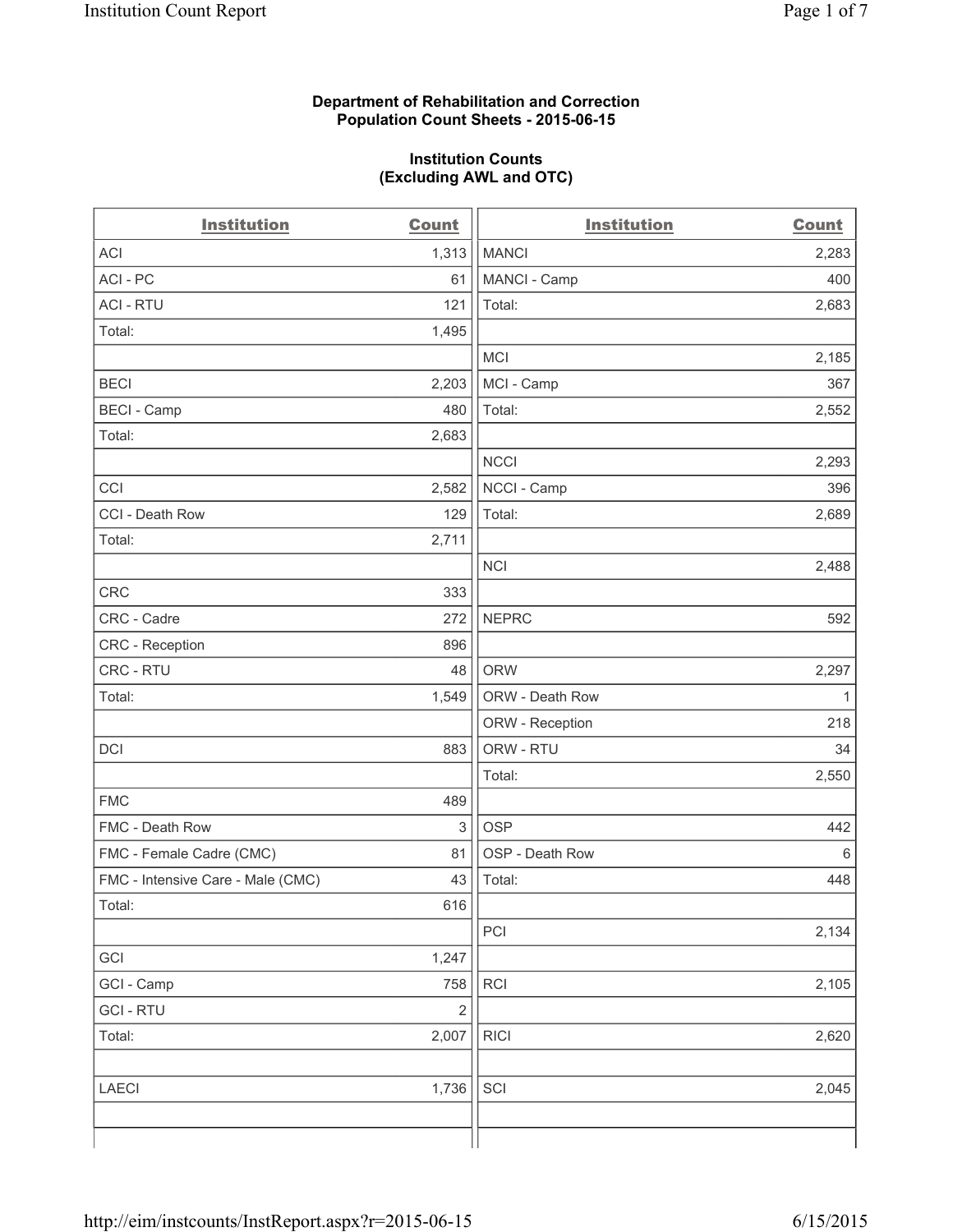| LECI                     | 2,300 | SOCF             |                          | 1,194  |
|--------------------------|-------|------------------|--------------------------|--------|
| LECI - Camp              | 183   | SOCF - RTU       |                          | 51     |
| Total:                   | 2,483 | Total:           |                          | 1,245  |
|                          |       |                  |                          |        |
| LOCI                     | 2,285 | <b>TCI</b>       |                          | 1,078  |
|                          |       | TCI - Camp       |                          | 448    |
| LORCI                    | 204   | Total:           |                          | 1,526  |
| LORCI - Cadre            | 137   |                  |                          |        |
| <b>LORCI - Reception</b> | 1,017 | <b>TOCI</b>      |                          | 986    |
| Total:                   | 1,358 | <b>TOCI - PC</b> |                          | 116    |
|                          |       | Total:           |                          | 1,102  |
| <b>MACI</b>              | 1,110 |                  |                          |        |
| MACI - Minimum           | 1,421 | <b>WCI</b>       |                          | 1,281  |
| Total:                   | 2,531 | <b>WCI-RTU</b>   |                          | 92     |
|                          |       | Total:           |                          | 1,373  |
|                          |       |                  |                          |        |
|                          |       |                  | <b>Total Population:</b> | 50,489 |

\* The Total Population includes 32 Offenders with Reason Codes 30 & 31. \*\* The Total Population includes 33 Offenders with Reason Code 0A.

# **Male Population by Security Level (Include AWL and Exclude OTC)**

| <b>Security Level</b>  |                   | <b>Body</b> | <b>AWL</b> | $(-OTC)$ | <b>Total</b> |
|------------------------|-------------------|-------------|------------|----------|--------------|
| Total Level 5          |                   | 141         | 2          | 0        | 143          |
| <b>Total Level 4</b>   |                   | 1,740       | 24         | 23       | 1,741        |
| Total Level 3          |                   | 11,453      | 126        | 90       | 11,489       |
| Total Level 2          |                   | 17,393      | 249        | 161      | 17,481       |
| Total Level 1          |                   | 15,423      | 175        | 81       | 15,517       |
| <b>Total Death Row</b> |                   | 139         |            |          | 139          |
|                        | <b>Total Male</b> | 46,289      | 577        | 356      | 46,510       |

### **Female Population by Institution (Include AWL and Exclude OTC)**

| ,                        |             |            |          |              |
|--------------------------|-------------|------------|----------|--------------|
| <b>Institution</b>       | <b>Body</b> | <b>AWL</b> | $(-OTC)$ | <b>Total</b> |
| DCI                      | 883         |            | 3        | 884          |
| <b>FMC</b>               | 21          |            |          | 22           |
| FMC - Female Cadre (CMC) | 81          |            |          | 81           |
| <b>NEPRC</b>             | 592         | 21         | 5        | 608          |
| <b>ORW</b>               | 2,297       | 51         | 17       | 2,331        |
| <b>ORW - Death Row</b>   |             |            | O        |              |
| ORW - Reception          | 218         |            |          | 218          |
|                          |             |            |          |              |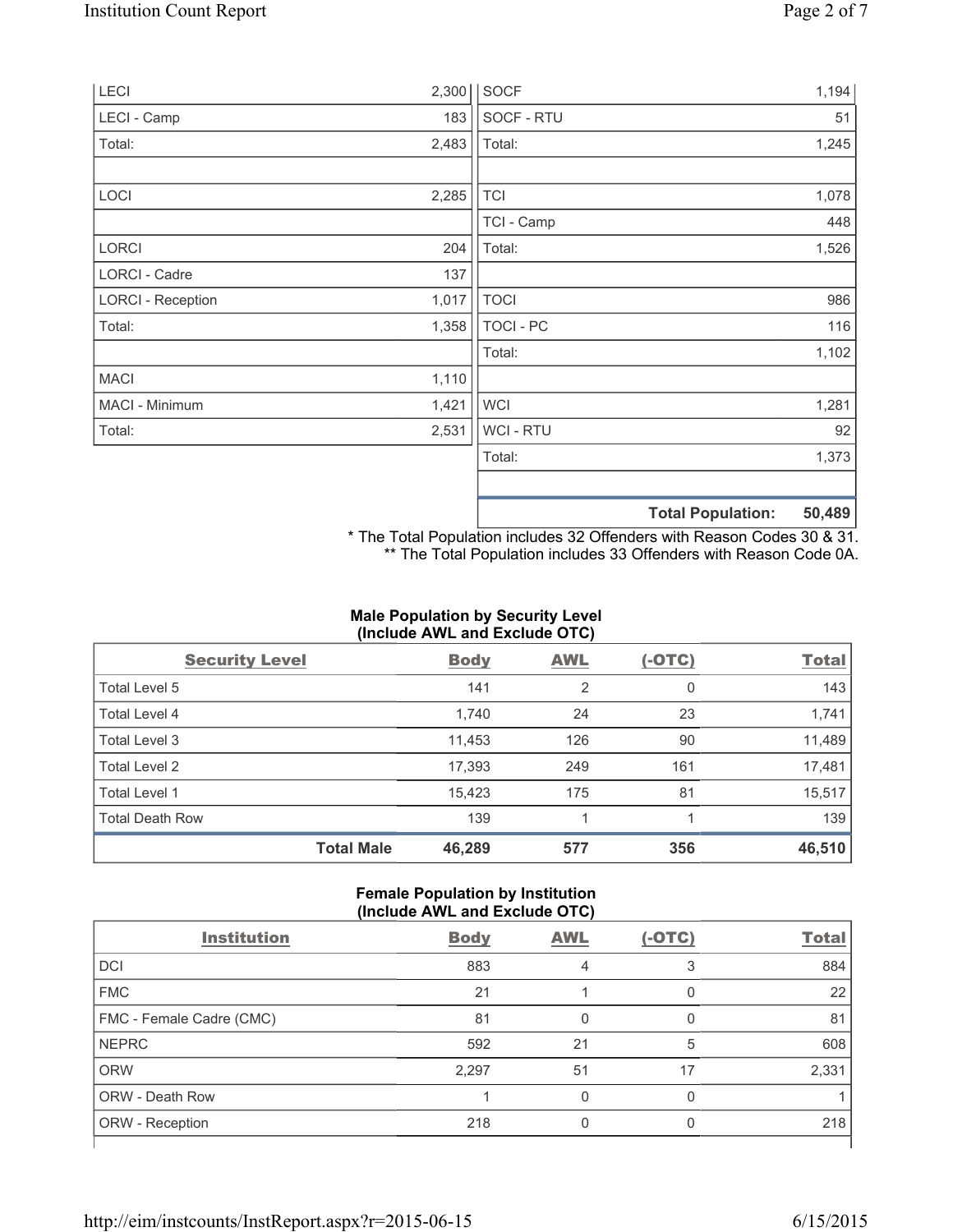| <b>ORW - RTU</b> |                          | 34     |     |     | 34     |
|------------------|--------------------------|--------|-----|-----|--------|
|                  | <b>Total Female</b>      | 4.127  |     | 25  | 4,179  |
|                  |                          |        |     |     |        |
|                  | <b>Total Population:</b> | 50,416 | 654 | 381 | 50,689 |

# **Male Population by Institution: Security Level 5 (Include AWL and Exclude OTC)**

|              | <b>Institution</b>   | <b>Body</b> | <b>AWL</b> | $(-OTC)$ | <b>Total</b> |
|--------------|----------------------|-------------|------------|----------|--------------|
| <b>MANCI</b> |                      |             |            |          |              |
| <b>OSP</b>   |                      | 136         |            |          | 136          |
| <b>RCI</b>   |                      |             |            |          |              |
| <b>SOCF</b>  |                      |             |            |          |              |
|              | <b>Total Level 5</b> | 141         |            |          | 143          |

## **Male Population by Institution: Security Level 4 (Include AWL and Exclude OTC)**

| <b>Institution</b>       |                      | <b>Body</b>      | <b>AWL</b>  | $(-OTC)$            | <b>Total</b>              |
|--------------------------|----------------------|------------------|-------------|---------------------|---------------------------|
| CRC                      |                      | 11               | $\mathbf 0$ | $\mathsf{O}\xspace$ | 11                        |
| CRC - Reception          |                      | 1                | $\mathbf 0$ | $\mathsf 0$         | 1                         |
| CRC - RTU                |                      | 1                | $\mathbf 0$ | $\mathbf 0$         | 1                         |
| LECI                     |                      | $\overline{4}$   | $\mathbf 0$ | $\mathsf 0$         | $\overline{4}$            |
| LORCI                    |                      | $\boldsymbol{9}$ | 1           | 1                   | $\boldsymbol{9}$          |
| LORCI - Cadre            |                      | 1                | $\mathbf 0$ | $\mathsf{O}\xspace$ | 1                         |
| <b>LORCI - Reception</b> |                      | 4                | 0           | $\mathsf{O}\xspace$ | $\overline{4}$            |
| <b>MANCI</b>             |                      | 3                | $\mathbf 0$ | $\mathsf{O}\xspace$ | $\ensuremath{\mathsf{3}}$ |
| <b>NCI</b>               |                      | $\overline{4}$   | $\mathbf 0$ | $\mathsf 0$         | $\overline{4}$            |
| <b>OSP</b>               |                      | 298              | 4           | 4                   | 298                       |
| <b>RCI</b>               |                      | 8                | $\mathbf 0$ | $\mathsf{O}\xspace$ | $\,8\,$                   |
| <b>RICI</b>              |                      | 1                | $\mathbf 0$ | $\mathbf 0$         | 1                         |
| SOCF                     |                      | 1,086            | 19          | $18$                | 1,087                     |
| SOCF - RTU               |                      | 46               | $\mathbf 0$ | $\mathsf{O}\xspace$ | 46                        |
| <b>TCI</b>               |                      | 10               | $\mathbf 0$ | $\mathsf{O}\xspace$ | 10                        |
| <b>TOCI</b>              |                      | 190              | $\mathbf 0$ | $\mathsf{O}\xspace$ | 190                       |
| <b>TOCI - PC</b>         |                      | 49               | $\mathbf 0$ | $\mathsf{O}\xspace$ | 49                        |
| <b>WCI</b>               |                      | 12               | $\mathbf 0$ | $\mathsf{O}\xspace$ | 12                        |
| WCI - RTU                |                      | $\overline{2}$   | $\mathbf 0$ | $\mathsf{O}\xspace$ | $\sqrt{2}$                |
|                          | <b>Total Level 4</b> | 1,740            | 24          | 23                  | 1,741                     |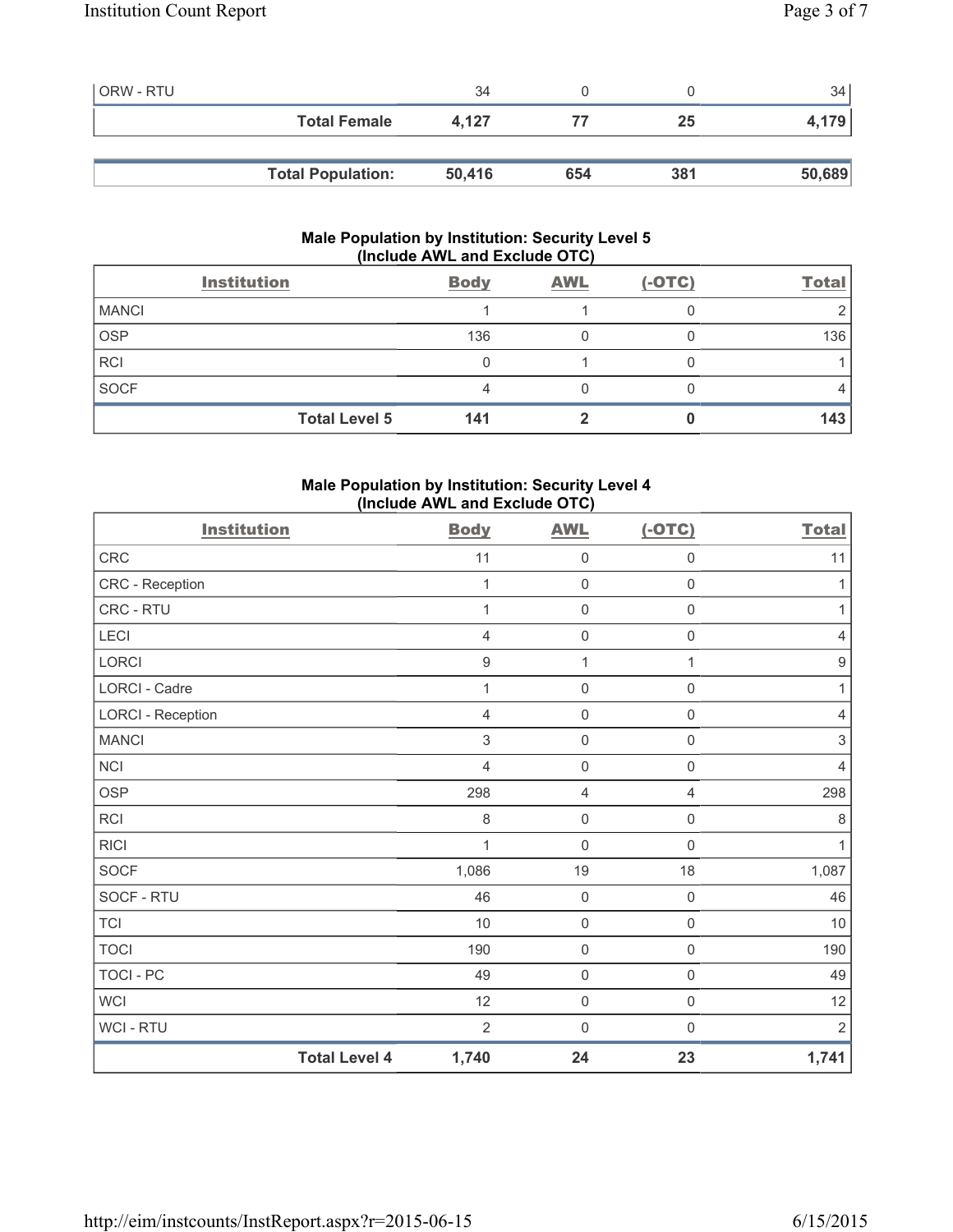| <b>Institution</b>                | <b>Body</b>    | <b>AWL</b>                | $(-OTC)$            | <b>Total</b>     |
|-----------------------------------|----------------|---------------------------|---------------------|------------------|
| ACI                               | 15             | $\mathsf{O}\xspace$       | $\mathbf 0$         | 15               |
| <b>ACI - RTU</b>                  | $\mathbf{1}$   | $\mathsf{O}\xspace$       | $\mathsf{O}\xspace$ | 1                |
| <b>BECI</b>                       | $\overline{4}$ | $\mathsf{O}\xspace$       | $\mathsf{O}\xspace$ | $\overline{4}$   |
| CCI                               | 5              | $\mathsf 0$               | $\mathsf{O}\xspace$ | 5                |
| CRC                               | 115            | 4                         | $\sqrt{2}$          | 117              |
| CRC - Cadre                       | 197            | $\mathsf{O}\xspace$       | $\mathsf{O}\xspace$ | 197              |
| CRC - Reception                   | 500            | 10                        | $\,8\,$             | 502              |
| CRC - RTU                         | 28             | $\mathsf{O}\xspace$       | $\mathsf{O}\xspace$ | 28               |
| <b>FMC</b>                        | $\sqrt{5}$     | $\mathsf 0$               | $\mathsf{O}\xspace$ | $\,$ 5 $\,$      |
| FMC - Intensive Care - Male (CMC) | $\overline{7}$ | $\mathsf{O}\xspace$       | $\mathsf{O}\xspace$ | $\overline{7}$   |
| GCI                               | $\sqrt{2}$     | $\mathsf{O}\xspace$       | $\mathsf{O}\xspace$ | $\sqrt{2}$       |
| <b>LAECI</b>                      | 8              | $\mathsf{O}\xspace$       | $\mathsf{O}\xspace$ | $\,8\,$          |
| LECI                              | 2,250          | 20                        | 15                  | 2,255            |
| LOCI                              | 8              | $\mathbf{1}$              | $\mathbf{1}$        | $\,8\,$          |
| LORCI                             | 64             | 28                        | 23                  | 69               |
| LORCI - Cadre                     | 103            | $\mathsf{O}\xspace$       | $\mathbf 0$         | 103              |
| <b>LORCI - Reception</b>          | 620            | $\sqrt{2}$                | $\mathsf 0$         | 622              |
| <b>MACI</b>                       | 1              | $\mathsf{O}\xspace$       | $\mathsf{O}\xspace$ | $\mathbf{1}$     |
| <b>MANCI</b>                      | 2,249          | 13                        | 11                  | 2,251            |
| <b>NCCI</b>                       | 14             | $\mathsf{O}\xspace$       | $\mathsf{O}\xspace$ | 14               |
| <b>NCI</b>                        | 19             | $\mathsf 0$               | $\mathsf{O}\xspace$ | 19               |
| PCI                               | 40             | $\ensuremath{\mathsf{3}}$ | $\mathsf 0$         | 43               |
| RCI                               | 1,948          | 19                        | 13                  | 1,954            |
| <b>RICI</b>                       | $10$           | $\mathsf 0$               | $\mathsf 0$         | $10$             |
| SCI                               | $\overline{7}$ | $\mathsf{O}\xspace$       | $\mathsf 0$         | $\boldsymbol{7}$ |
| SOCF                              | 86             | $\sqrt{2}$                | $\sqrt{2}$          | $86\,$           |
| SOCF - RTU                        | $\sqrt{5}$     | $\mathsf 0$               | $\mathsf 0$         | $\overline{5}$   |
| <b>TCI</b>                        | 1,011          | $\,8\,$                   | 5                   | 1,014            |
| TCI - Camp                        | $\mathbf{1}$   | $\mathsf{O}\xspace$       | $\mathsf{O}\xspace$ | $\mathbf{1}$     |
| <b>TOCI</b>                       | 720            | 5                         | $\overline{2}$      | 723              |
| <b>TOCI - PC</b>                  | 67             | $\mathbf{1}$              | $\mathbf{1}$        | 67               |
| <b>WCI</b>                        | 1,259          | $10$                      | $\overline{7}$      | 1,262            |
| WCI - RTU                         | 84             | $\mathsf{0}$              | $\mathsf{O}\xspace$ | 84               |
| <b>Total Level 3</b>              | 11,453         | 126                       | 90                  | 11,489           |

## **Male Population by Institution: Security Level 3 (Include AWL and Exclude OTC)**

### **Male Population by Institution: Security Level 2 (Include AWL and Exclude OTC)**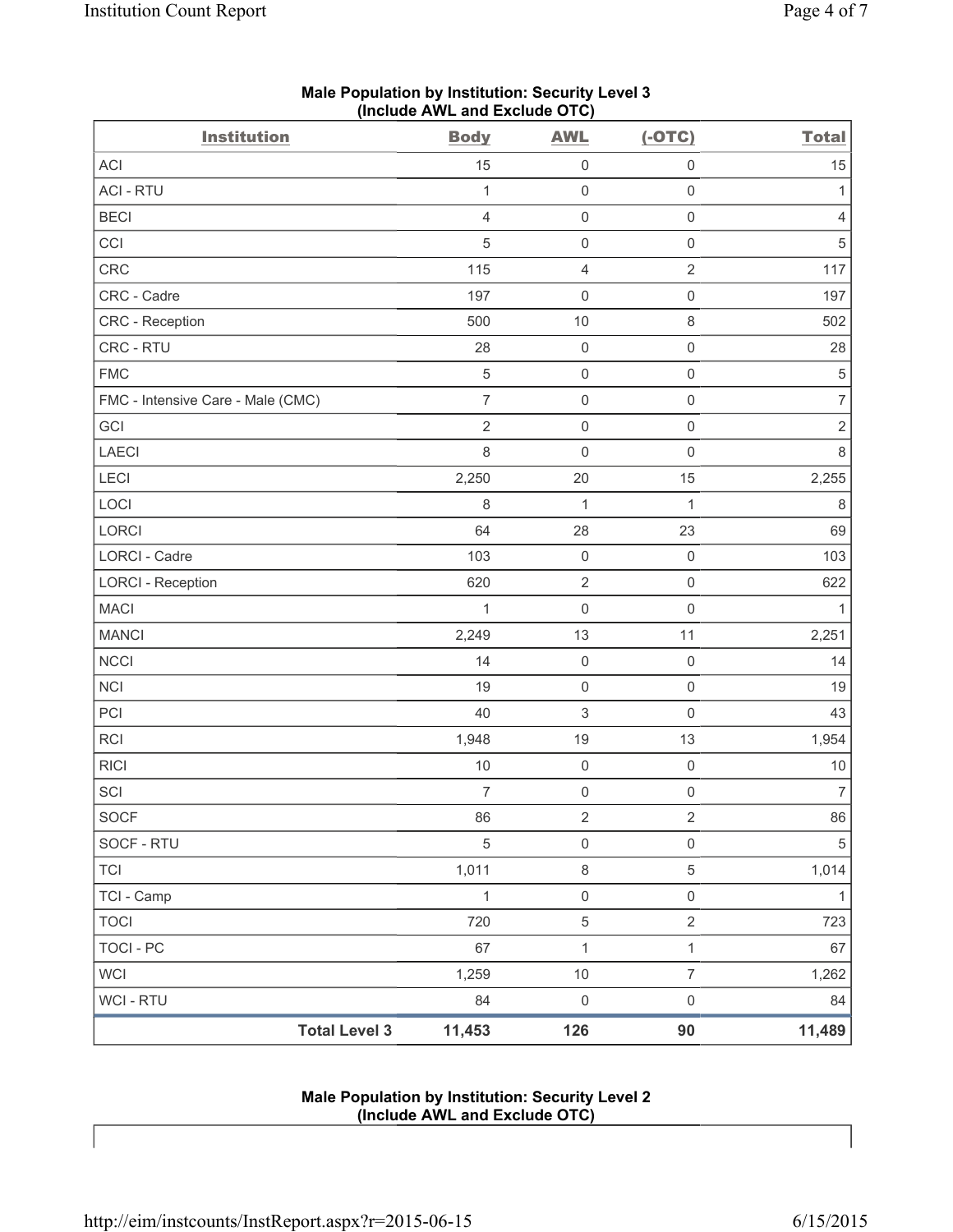| <b>Institution</b>                | <b>Body</b>  | <b>AWL</b>          | $(-OTC)$                  | <b>Total</b> |
|-----------------------------------|--------------|---------------------|---------------------------|--------------|
| <b>ACI</b>                        | 596          | 10                  | 5                         | 601          |
| ACI-PC                            | 60           | $\mathsf{O}\xspace$ | $\mathbf 0$               | 60           |
| <b>ACI - RTU</b>                  | 72           | $\mathsf{O}\xspace$ | $\mathsf 0$               | 72           |
| <b>BECI</b>                       | 1,420        | 29                  | 17                        | 1,432        |
| CCI                               | 1,714        | 19                  | 10                        | 1,723        |
| CRC                               | 109          | 5                   | $\overline{4}$            | 110          |
| CRC - Cadre                       | 70           | $\mathsf{O}\xspace$ | $\mathsf{O}\xspace$       | 70           |
| CRC - Reception                   | 245          | $\overline{4}$      | $\sqrt{3}$                | 246          |
| CRC - RTU                         | 17           | $\mathsf 0$         | $\mathsf 0$               | 17           |
| <b>FMC</b>                        | $\,$ 3 $\,$  | $\mathbf 2$         | $\mathsf 0$               | $\,$ 5 $\,$  |
| FMC - Intensive Care - Male (CMC) | 18           | $\mathsf 0$         | $\mathsf 0$               | 18           |
| GCI                               | 836          | $\mathbf 5$         | $\ensuremath{\mathsf{3}}$ | 838          |
| GCI - Camp                        | $\mathbf{1}$ | $\mathsf{O}\xspace$ | $\mathsf 0$               | $\mathbf{1}$ |
| <b>GCI-RTU</b>                    | $\mathbf{1}$ | $\mathsf 0$         | $\mathsf 0$               | $\mathbf{1}$ |
| <b>LAECI</b>                      | 1,086        | 18                  | 15                        | 1,089        |
| LECI                              | 33           | $\mathsf{O}\xspace$ | $\mathsf 0$               | 33           |
| LOCI                              | 1,124        | 10                  | $\overline{7}$            | 1,127        |
| LORCI                             | 97           | 21                  | 20                        | 98           |
| LORCI - Cadre                     | 31           | $\mathsf{O}\xspace$ | $\mathsf 0$               | 31           |
| <b>LORCI - Reception</b>          | 300          | 1                   | $\mathbf{1}$              | 300          |
| <b>MACI</b>                       | 1,109        | $\overline{4}$      | $\mathbf{1}$              | 1,112        |
| <b>MANCI</b>                      | 20           | 0                   | $\mathbf 0$               | 20           |
| MCI                               | 1,694        | 20                  | 14                        | 1,700        |
| MCI - Camp                        | 1            | $\mathsf 0$         | $\mathsf{O}\xspace$       | $\mathbf{1}$ |
| <b>NCCI</b>                       | 1,663        | 21                  | 11                        | 1,673        |
| $\sf NCI$                         | 1,661        | 28                  | 22                        | 1,667        |
| PCI                               | 776          | 17                  | 5                         | 788          |
| <b>RCI</b>                        | 149          | $\mathbf{1}$        | $\mathbf{1}$              | 149          |
| <b>RICI</b>                       | 1,432        | 19                  | 13                        | 1,438        |
| SCI                               | 948          | 15                  | $9\,$                     | 954          |
| <b>TCI</b>                        | 16           | $\mathsf{O}\xspace$ | $\mathsf{O}\xspace$       | 16           |
| <b>TOCI</b>                       | 76           | $\mathsf{O}\xspace$ | $\mathbf 0$               | 76           |
| <b>WCI</b>                        | 10           | $\mathsf{O}\xspace$ | $\mathsf{O}\xspace$       | $10$         |
| WCI - RTU                         | $\sqrt{5}$   | $\mathsf{O}\xspace$ | $\mathsf{O}\xspace$       | $\sqrt{5}$   |
| <b>Total Level 2</b>              | 17,393       | 249                 | 161                       | 17,481       |

## **Male Population by Institution: Security Level 1 (Include AWL and Exclude OTC)**

| Institution | $\sim$ | <b>AWL</b><br>$\frac{1}{2} \left( \frac{1}{2} \right) \left( \frac{1}{2} \right) \left( \frac{1}{2} \right) \left( \frac{1}{2} \right) \left( \frac{1}{2} \right) \left( \frac{1}{2} \right) \left( \frac{1}{2} \right) \left( \frac{1}{2} \right) \left( \frac{1}{2} \right) \left( \frac{1}{2} \right) \left( \frac{1}{2} \right) \left( \frac{1}{2} \right) \left( \frac{1}{2} \right) \left( \frac{1}{2} \right) \left( \frac{1}{2} \right) \left( \frac{1}{2} \right) \left( \frac$ | - | <b>Lai</b> |
|-------------|--------|------------------------------------------------------------------------------------------------------------------------------------------------------------------------------------------------------------------------------------------------------------------------------------------------------------------------------------------------------------------------------------------------------------------------------------------------------------------------------------------|---|------------|
|             |        |                                                                                                                                                                                                                                                                                                                                                                                                                                                                                          |   |            |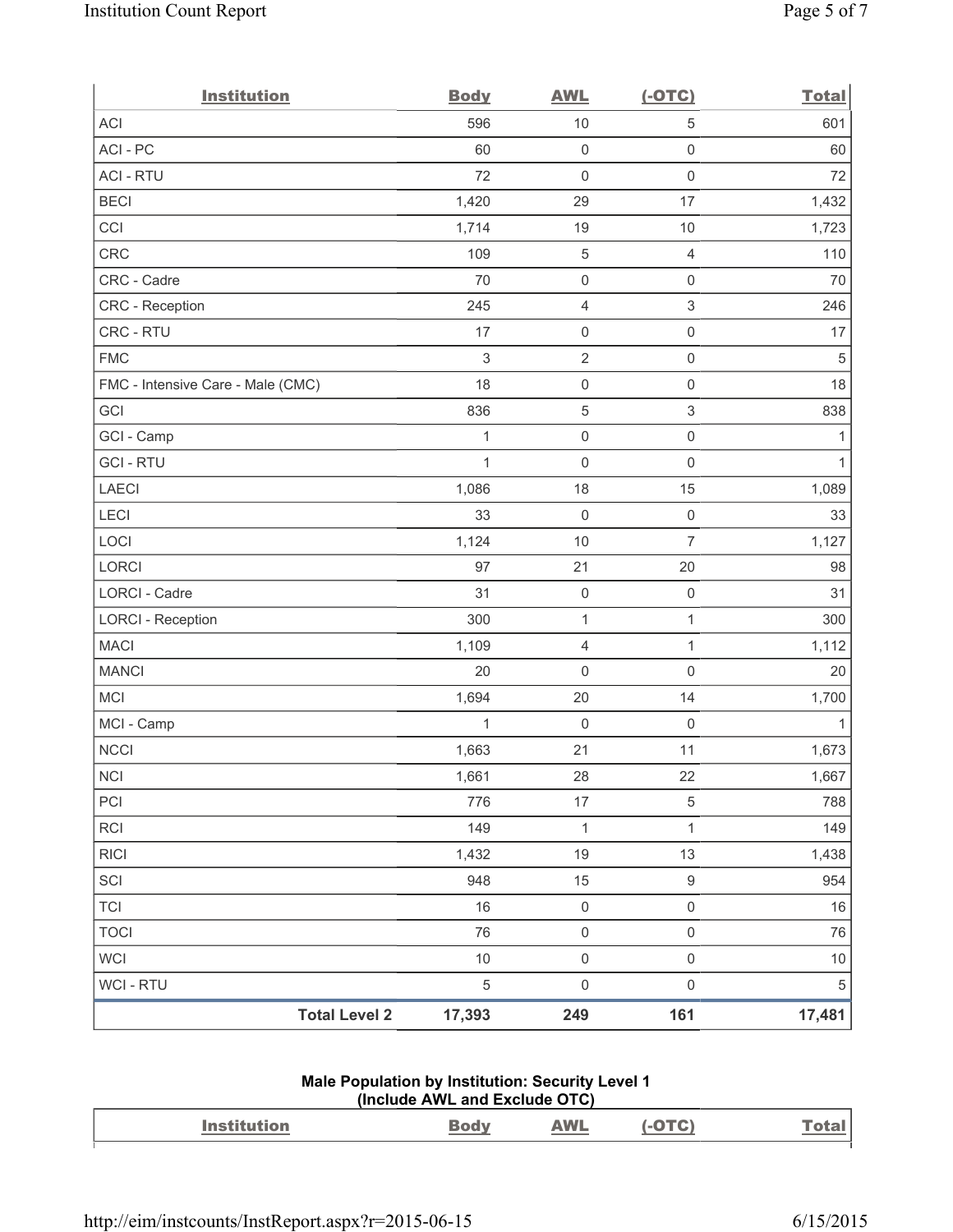| ACI                               | 702            | $\overline{7}$            | 1                         | 708            |
|-----------------------------------|----------------|---------------------------|---------------------------|----------------|
| ACI - PC                          | 1              | $\mathsf{O}\xspace$       | $\mathsf{O}\xspace$       | 1              |
| <b>ACI - RTU</b>                  | 48             | $\mathsf{O}\xspace$       | $\mathsf 0$               | 48             |
| <b>BECI</b>                       | 778            | 10                        | $\sqrt{5}$                | 783            |
| <b>BECI</b> - Camp                | 480            | $\mathsf{O}\xspace$       | $\mathsf 0$               | 480            |
| CCI                               | 863            | $\overline{7}$            | $\sqrt{2}$                | 868            |
| CRC                               | 37             | $\ensuremath{\mathsf{3}}$ | $\ensuremath{\mathsf{3}}$ | 37             |
| CRC - Cadre                       | $\sqrt{5}$     | $\mathsf{O}\xspace$       | $\mathsf 0$               | 5              |
| <b>CRC</b> - Reception            | 147            | 5                         | $\ensuremath{\mathsf{3}}$ | 149            |
| CRC - RTU                         | $\overline{2}$ | $\mathsf{O}\xspace$       | $\mathsf 0$               | $\overline{2}$ |
| <b>FMC</b>                        | 458            | $\mathbf 2$               | $\mathsf{O}\xspace$       | 460            |
| FMC - Intensive Care - Male (CMC) | 18             | $\mathsf{O}\xspace$       | $\mathsf 0$               | 18             |
| GCI                               | 409            | 16                        | $\overline{7}$            | 418            |
| GCI - Camp                        | 757            | $\mathbf{1}$              | $\mathbf 0$               | 758            |
| <b>GCI-RTU</b>                    | $\mathbf{1}$   | 0                         | $\mathsf{O}\xspace$       | 1              |
| <b>LAECI</b>                      | 642            | 10                        | $\,8\,$                   | 644            |
| LECI                              | 13             | $\mathsf 0$               | $\mathsf 0$               | 13             |
| LECI - Camp                       | 183            | $\mathsf{O}\xspace$       | $\mathbf 0$               | 183            |
| LOCI                              | 1,153          | 5                         | $\sqrt{2}$                | 1,156          |
| LORCI                             | 33             | $\overline{7}$            | $\overline{7}$            | 33             |
| LORCI - Cadre                     | $\overline{2}$ | $\mathsf{O}\xspace$       | $\mathsf{O}\xspace$       | $\overline{2}$ |
| <b>LORCI - Reception</b>          | 91             | $\mathsf{O}\xspace$       | $\mathsf{O}\xspace$       | 91             |
| MACI - Minimum                    | 1,421          | 18                        | $\hbox{9}$                | 1,430          |
| <b>MANCI</b>                      | 10             | 12                        | 5                         | 17             |
| MANCI - Camp                      | 400            | $\mathbf 0$               | $\mathbf 0$               | 400            |
| <b>MCI</b>                        | 491            | 3                         | $\overline{2}$            | 492            |
| MCI - Camp                        | 366            | $\mathsf 0$               | $\mathsf{O}\xspace$       | 366            |
| <b>NCCI</b>                       | 616            | $\boldsymbol{9}$          | $\overline{4}$            | 621            |
| NCCI - Camp                       | 396            | $\mathsf{O}\xspace$       | $\mathsf{O}\xspace$       | 396            |
| <b>NCI</b>                        | 804            | $\boldsymbol{9}$          | $\overline{4}$            | 809            |
| <b>OSP</b>                        | $\overline{7}$ | $\mathsf{O}\xspace$       | $\mathsf 0$               | $\overline{7}$ |
| PCI                               | 1,318          | 25                        | $\,8\,$                   | 1,335          |
| <b>RICI</b>                       | 1,176          | $10$                      | 3                         | 1,183          |
| SCI                               | 1,090          | 11                        | $\,6\,$                   | 1,095          |
| <b>SOCF</b>                       | 17             | $\mathsf{O}\xspace$       | $\mathsf 0$               | 17             |
| <b>TCI</b>                        | 41             | $\sqrt{5}$                | $\overline{2}$            | 44             |
| TCI - Camp                        | 447            | $\mathsf{O}\xspace$       | $\mathsf 0$               | 447            |
| <b>Total Level 1</b>              | 15,423         | 175                       | 81                        | 15,517         |

**High Offender ID's**